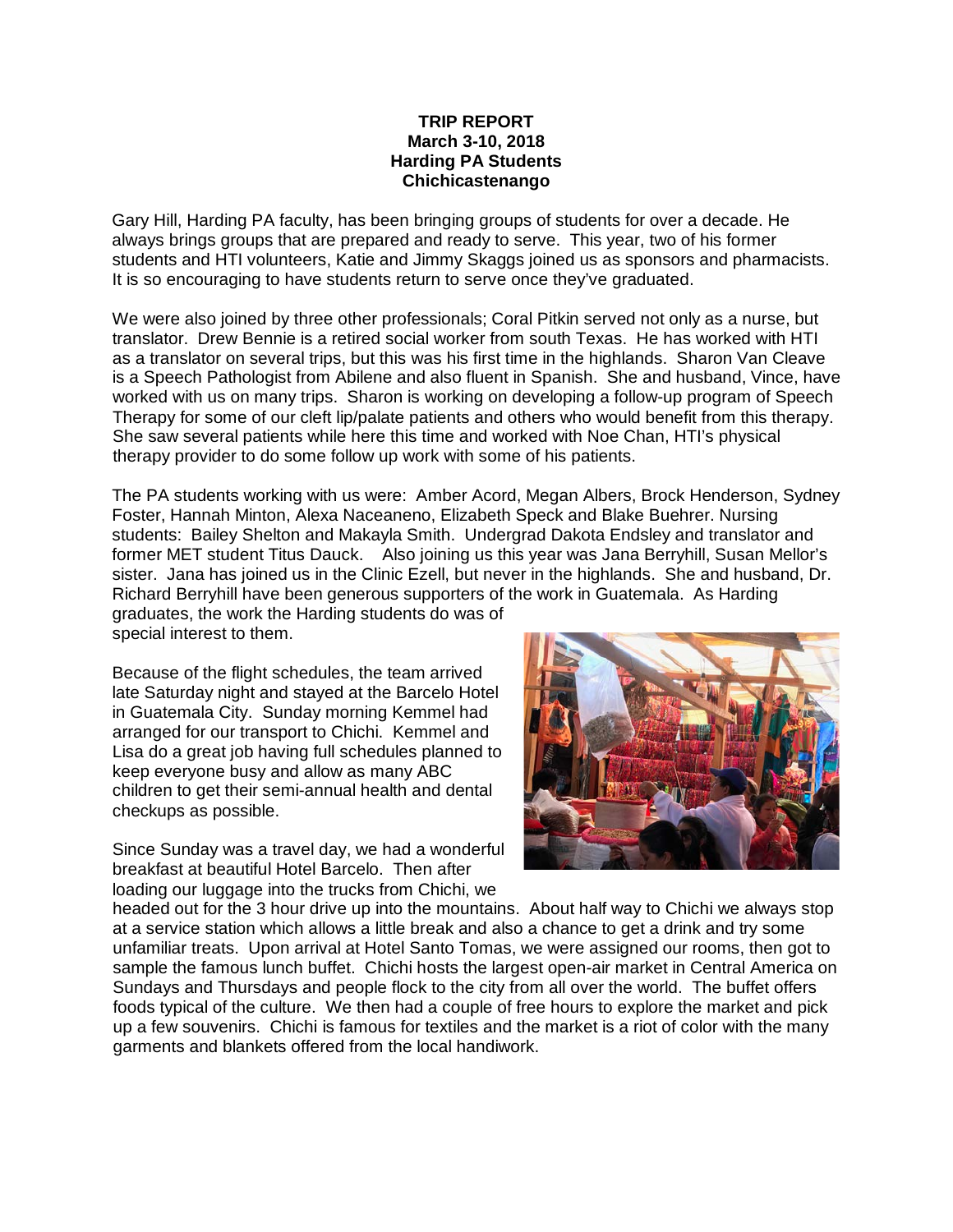

It was a beautiful day, so we gathered for our meeting and worship time in the breezeway by the pool in the late afternoon. We were filled in by Kemmel and Lisa on what our work would be, how records were to be kept and other technical information and also clued in to some differences in the culture here and some do's and don'ts. After that, we sang and had a devo by Brother Dave and shared in communion together. Finally, after a light supper, it was time to head to our rooms for a good night's rest in preparation for 7:00 a.m. breakfast and work.

Our days followed a similar pattern. After breakfast of eggs, beans and tortillas at Hotel Santo Tomas, we gathered in the car park area to get daily assignments. Our goal was to be pulling out of the parking lot by 8 a.m. We make it a practice to get an early start so as to not be on

the mountain roads after dark. Kemmel divides us up into three teams, tells us which truck will go to each work place and we pray, then load up for a day unlike those we have in the states.

When we arrived at our destination (usually a church or civic building on the top of a mountain an hour or more drive from Chichi), we all helped unload the trucks. Usually we had 2-3 trucks and a van at each location. The dentist offices were set up, dental hygiene and cleaning stations were set up, consulting area for seeing patients were devised, the pharmacy was laid out on tables and the vitals area was arranged. The Guatemalan team members do this every day, so they had our system set up in no time. Charts were laid out in alphabetical order and names of patients were written down in the order in which they arrived. After the entire group gathered to pray, patients' names were called and they were assigned to a student. The students took and charted vitals, noting whether the child's growth was in the acceptable greater than 85 percentile. Dr. Lisa, Gary, Sheri Kretschmar (missionary nurse), Coral and Amber did the medical consults and the Guatemalan team did the dentistry work with the assistance of some of the Harding students. The students stayed with their patient throughout the entire visit and were given real world experience in mission medicine.

About 2 p.m. it's time for a lunch break. The church ladies prepare a hearty lunch for us, usually consisting of a piece of chicken or beef in a rich pepian sauce served with rice, potatoes, other vegetables and always with several tomalitos and tortillas. Sometimes we are given a juice drink or warm rice or maize beverage. One congregation surprised us with chow mein! It was a favorite of the students! It is difficult to eat things to which we are unaccustomed, but the team did a great job cleaning their plates.

The afternoon is a repeat of the morning with more students coming for their checkups. Students here go to morning or afternoon school depending on their age so the school building can be used more effectively. So we have two groups of students to see depending on their age. There are also local people with illnesses to be seen by Dr. Lisa or the dentists. David and I were in charge of photographing each child for their chart which Kemmel keeps up to date. We were given the happy task of overseeing Dr. Lisa's traveling library this year as well. She has been given a suitcase full of children's story books in Spanish.